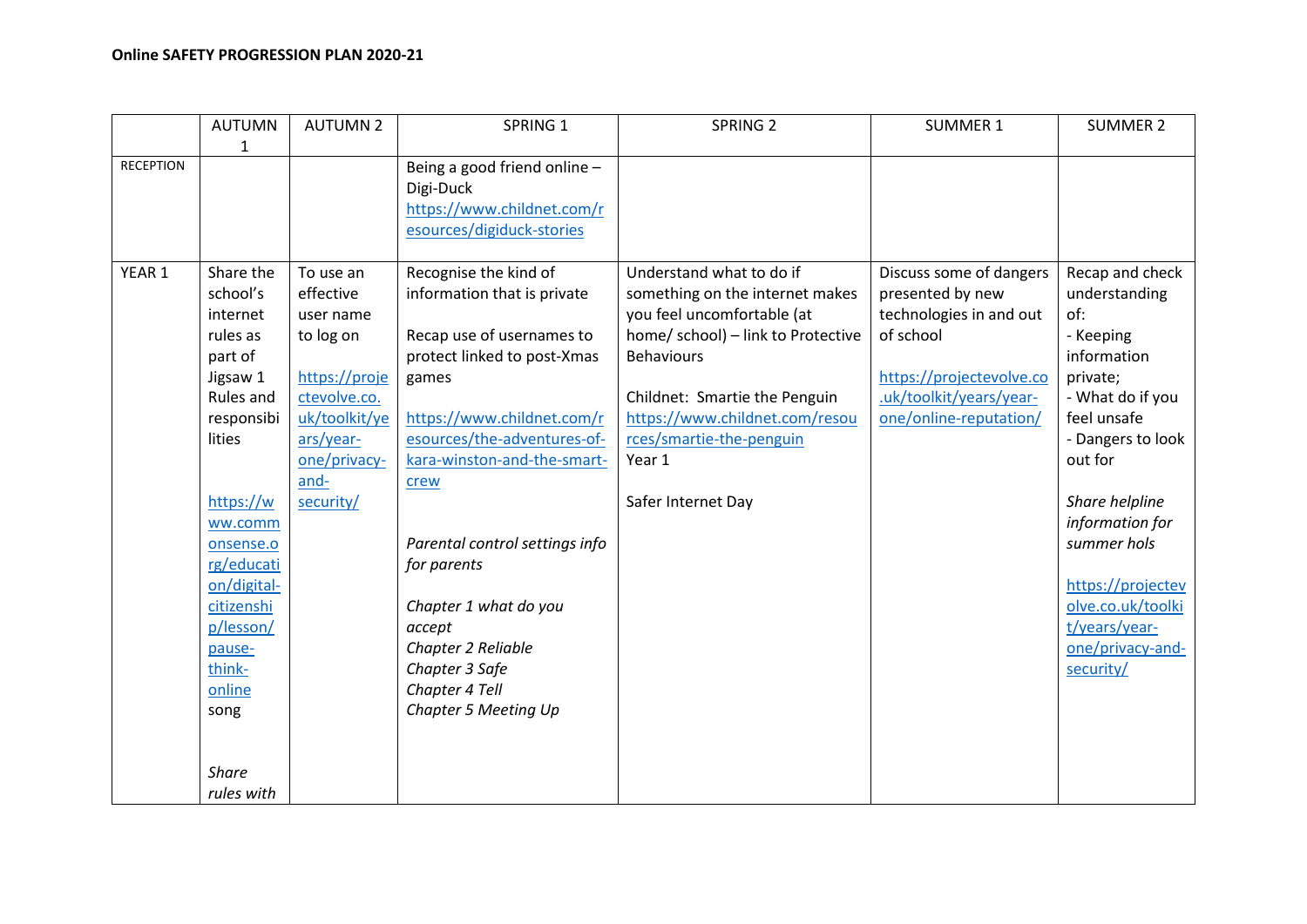|                   | $family -$   |               |                                    |                              |                         |                   |
|-------------------|--------------|---------------|------------------------------------|------------------------------|-------------------------|-------------------|
|                   | encourag     |               |                                    |                              |                         |                   |
|                   | e similar    |               |                                    |                              |                         |                   |
|                   | at home      |               |                                    |                              |                         |                   |
| YEAR <sub>2</sub> | Recap the    | To use an     | Talk about what is private         | Understand what to do if     | Discuss some of dangers | Recap and check   |
|                   | school's     | effective     | information - what to share/       | something on the internet    | presented by new        | understanding     |
|                   | internet     | user name     | what not                           | makes you feel               | technologies in and out | of:               |
|                   | rules as     | to log on     |                                    | uncomfortable (at home/      | of school and how we    | - Keeping         |
|                   | part of      |               | Recap use of usernames to          | school) - link to Protective | deal with them          | information       |
|                   | Jigsaw 1     | Discuss why   | protect linked to post-Xmas        | <b>Behaviours</b>            |                         | private;          |
|                   | and check    | we keep       | games                              |                              | https://www.thinkukno   | - What do if you  |
|                   | children's   | information   |                                    | Safer Internet Day           | w.co.uk/professionals/r | feel unsafe       |
|                   | understan    | private       | https://www.thinkuknow.co.uk/p     |                              | esources/jessie-and-    | - Dangers to look |
|                   | ding. Link   | (stranger     | arents/jessie-and-friends-videos/  | https://www.childnet.com/r   | friends/                | out for           |
|                   | to use e.g.  | danger)       |                                    | esources/smartie-the-        |                         |                   |
|                   | <b>AR</b>    |               | Episode 3                          | penguin                      | Episode 2               | https://projectev |
|                   | quizzes      | https://proje |                                    | Year 2                       |                         | olve.co.uk/toolki |
|                   |              | ctevolve.co.  | Parental control settings info for |                              |                         | t/years/year-     |
|                   | https://pr   | uk/toolkit/ye | parents                            |                              |                         | two/online-       |
|                   | ojectevolv   | ars/year-     |                                    |                              |                         | relationships/    |
|                   | e.co.uk/to   | two/privacy-  |                                    |                              |                         |                   |
|                   | olkit/year   | and-          |                                    |                              |                         | Share helpline    |
|                   | s/year-      | security/     |                                    |                              |                         | information for   |
|                   | two/healt    |               |                                    |                              |                         | summer hols       |
|                   | h-well-      |               |                                    |                              |                         |                   |
|                   | being-       |               |                                    |                              |                         |                   |
|                   | and-         |               |                                    |                              |                         |                   |
|                   | lifestyle/   |               |                                    |                              |                         |                   |
|                   | <b>Share</b> |               |                                    |                              |                         |                   |
|                   | rules with   |               |                                    |                              |                         |                   |
|                   | $family -$   |               |                                    |                              |                         |                   |
|                   | encourag     |               |                                    |                              |                         |                   |
|                   | e similar    |               |                                    |                              |                         |                   |
|                   | at home      |               |                                    |                              |                         |                   |
|                   |              |               |                                    |                              |                         |                   |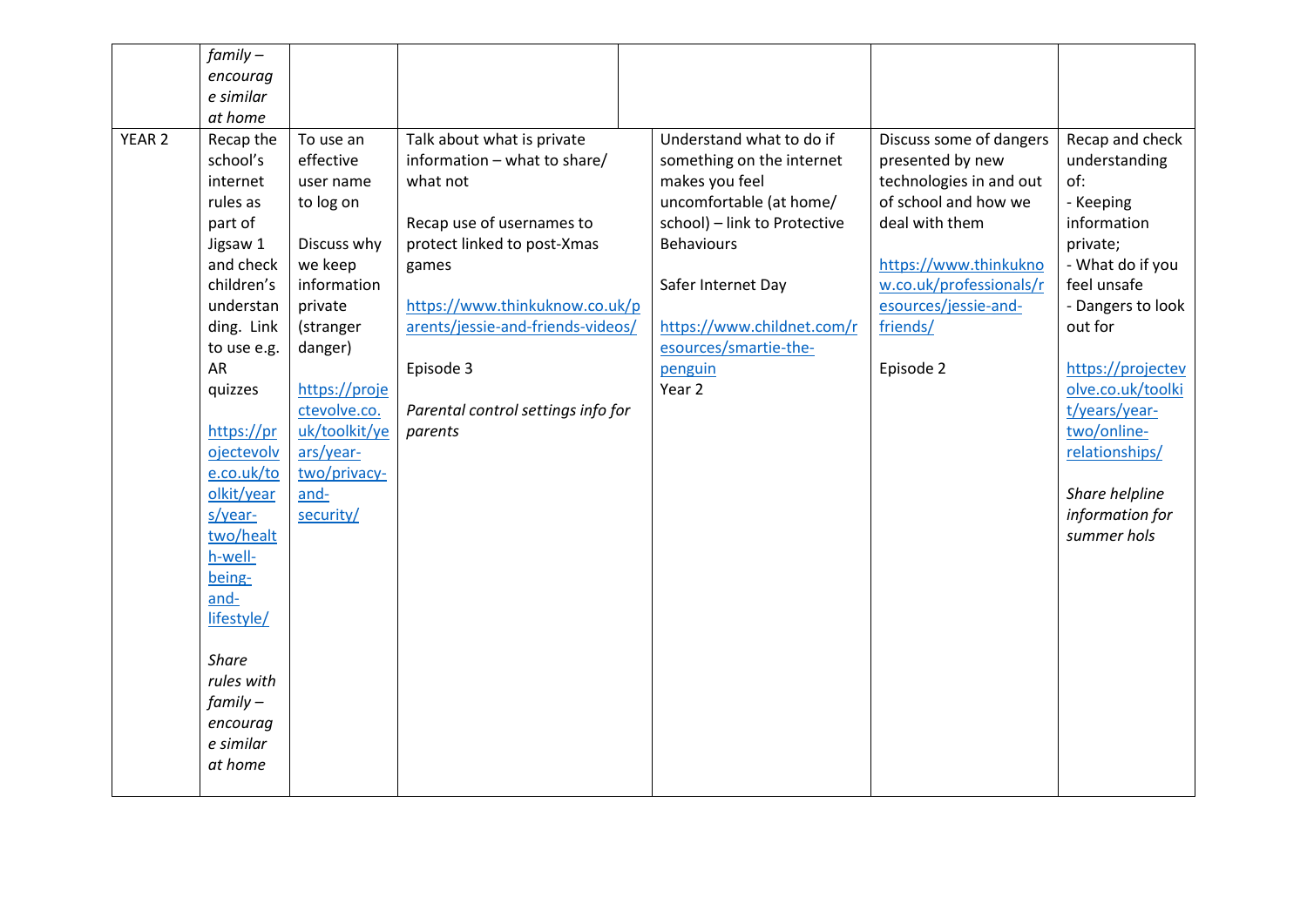| <b>YEAR 3/4</b> | Recap the          | To use an         | To understand that you should      | Understand what to do if                         | Discuss some of dangers  | Recap and check                |
|-----------------|--------------------|-------------------|------------------------------------|--------------------------------------------------|--------------------------|--------------------------------|
|                 | school's           | effective         | only befriend someone you know     | something on the internet                        | presented by new         | understanding                  |
|                 | internet           | user name/        | in real-life                       | makes you feel                                   | technologies in and out  | of:                            |
|                 | rules $-$          | password          | Recap what to share/ what not -    | uncomfortable (at home/                          | of school - mobile       | - Keeping                      |
|                 | check              | indep in Year     | link to Christmas games            | school) - link to Protective                     | phone, new games,        | information                    |
|                 | understan          | 3                 |                                    | Behaviours. Include mobile                       | online chat rooms        | private;                       |
|                 | ding e.g           |                   |                                    | phone/chat rooms/email                           |                          | - What do if you               |
|                 | making a           | To create         | Parental control settings info for |                                                  | https://projectevolve.co | feel unsafe                    |
|                 | poster             | own               | parents                            |                                                  | .uk/toolkit/years/year-  | - Dangers to look              |
|                 | and link           | password in       | https://www.internetmatters.org    |                                                  | three/online-            | out for                        |
|                 | to home            | Year <sub>3</sub> | /parental-controls/                | Safer Internet Day                               | reputation/              | - how to check if              |
|                 | use                |                   |                                    |                                                  |                          | someone is                     |
|                 |                    | To create         |                                    | https://projectevolve.co.uk/t                    |                          | genuine                        |
|                 |                    | own               | https://www.childnet.com/resour    | oolkit/years/year-                               |                          |                                |
|                 |                    | passwords/        | ces/the-adventures-of-kara-        | three/online-bullying/                           |                          | https://projectev              |
|                 |                    | usernames         | winston-and-the-smart-crew         |                                                  |                          | olve.co.uk/toolki              |
|                 | <b>Share</b>       | for home          | Chapter 3 SAFE                     | https://www.thinkuknow.co.                       |                          | t/years/year-                  |
|                 | rules with         | use in Year 4     |                                    | uk/8 10/ Cyber café - online                     |                          | three/online-                  |
|                 | $family -$         | - discuss         |                                    | game can be used within<br>lesson or as homework |                          | relationships/                 |
|                 | suggest<br>similar | what is           | https://projectevolve.co.uk/toolki |                                                  |                          | Share helpline                 |
|                 | use at             | appropriate       | t/years/year-three/privacy-and-    |                                                  |                          | information for<br>summer hols |
|                 | home               | https://proje     | security/                          |                                                  |                          |                                |
|                 |                    | ctevolve.co.      |                                    |                                                  |                          |                                |
|                 |                    | uk/toolkit/ye     |                                    |                                                  |                          |                                |
|                 |                    | ars/year-         |                                    |                                                  |                          |                                |
|                 |                    | three/privac      |                                    |                                                  |                          |                                |
|                 |                    | y-and-            |                                    |                                                  |                          |                                |
|                 |                    | security/         |                                    |                                                  |                          |                                |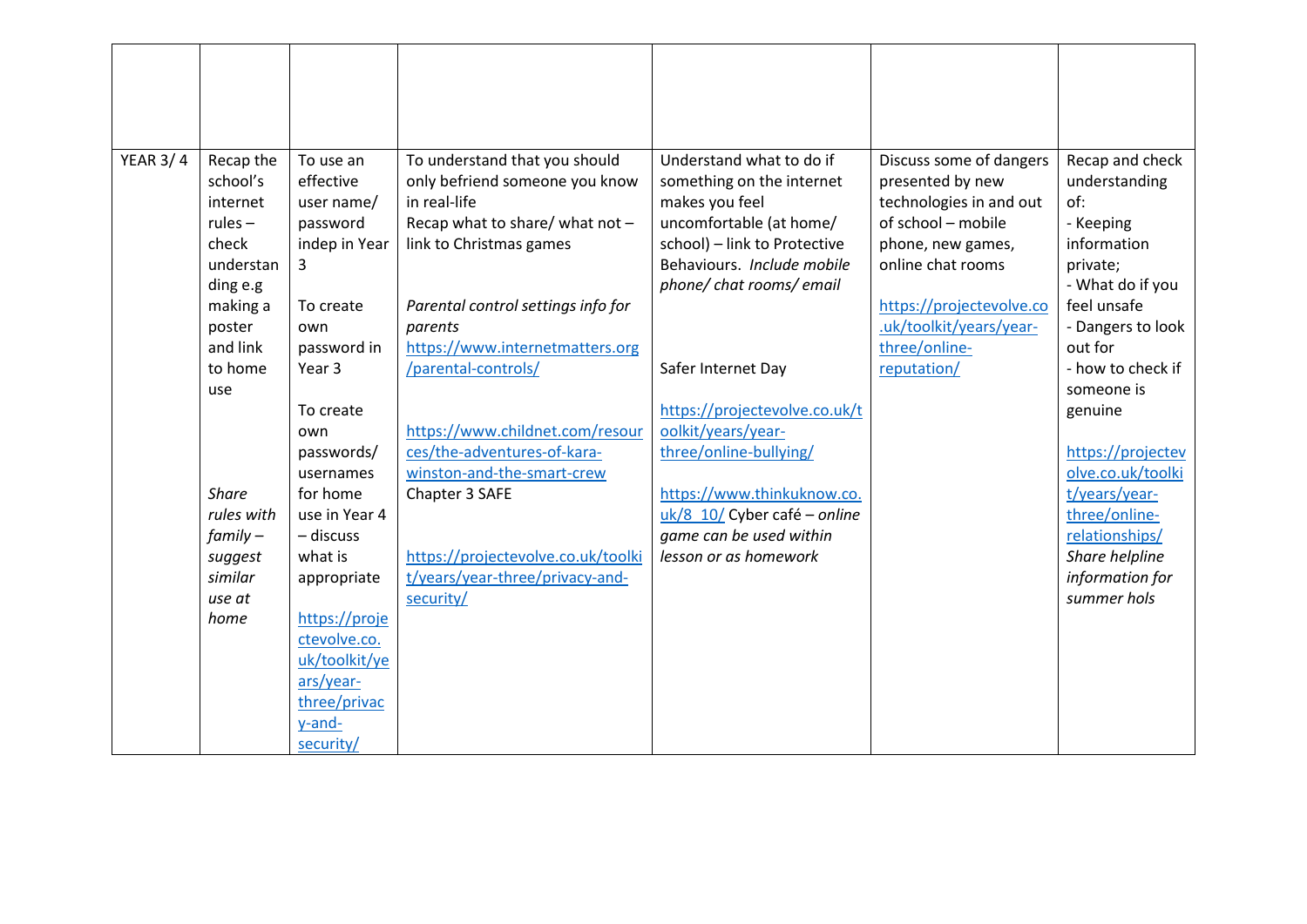| <b>YEAR 5/6</b> | <b>Discuss</b> | To explain    | To talk about the impact of        | To understand and be able     | Discuss some of dangers   | Recap and check   |
|-----------------|----------------|---------------|------------------------------------|-------------------------------|---------------------------|-------------------|
|                 | the risks      | the purpose   | sharing on others                  | to explain Cyber bullying and | presented by new          | understanding     |
|                 | of not         | of            |                                    | how to deal with it           | technologies in and out   | of:               |
|                 | following      | passwords/    | Begin to understand the concept    |                               | of school with a focus    | - Keeping         |
|                 | the school     | dangers of    | of Cyberbullying                   | https://digital-              | on new/ current apps      | information       |
|                 | internet       | not using     |                                    | literacy.org.uk/curriculum-   | and games                 | private;          |
|                 | rules/         | them          | https://projectevolve.co.uk/toolki | overview.aspx/#yr6            |                           | - What do if you  |
|                 | responsibi     |               | t/years/5/online-bullying/         | What's Cyberbullying plan     | https://projectevolve.co  | feel unsafe       |
|                 | lities and     | To know       |                                    |                               | .uk/toolkit/years/5/onli  | - Dangers to look |
|                 | how they       | what makes    | Parental control settings info for | https://www.bbc.co.uk/new     | ne-reputation/            | out for including |
|                 | also apply     | a password    | parents                            | sround/13908828               |                           | grooming          |
|                 | at home        | "strong"      |                                    |                               | https://projectevolve.co  |                   |
|                 |                |               |                                    | Safer Internet Day            | .uk/toolkit/years/5/self- | https://projectev |
|                 | https://pr     | To explain    |                                    |                               | image-and-identity/       | olve.co.uk/toolki |
|                 | ojectevolv     | where they    |                                    |                               |                           | t/years/5/online- |
|                 | e.co.uk/to     | need          |                                    |                               |                           | relationships/    |
|                 | olkit/year     | passwords     |                                    |                               |                           |                   |
|                 | s/5/copyri     | out of school |                                    |                               |                           | Share helpline    |
|                 | ght-and-       | e.g. phones/  |                                    |                               |                           | information for   |
|                 | ownershi       | gaming        |                                    |                               |                           | summer hols       |
|                 | p/             | accounts      |                                    |                               |                           |                   |
|                 |                |               |                                    |                               |                           |                   |
|                 |                | To create     |                                    |                               |                           |                   |
|                 |                | own           |                                    |                               |                           |                   |
|                 |                | usernames/    |                                    |                               |                           |                   |
|                 | Check          | passwords     |                                    |                               |                           |                   |
|                 | understan      | for use in    |                                    |                               |                           |                   |
|                 | ding by        | home/         |                                    |                               |                           |                   |
|                 | making a       | school and    |                                    |                               |                           |                   |
|                 | poster to      | discuss       |                                    |                               |                           |                   |
|                 | explain        | effectiveness |                                    |                               |                           |                   |
|                 | rules to       | with adults.  |                                    |                               |                           |                   |
|                 | LKS2 or        |               |                                    |                               |                           |                   |
|                 | display in     | https://proje |                                    |                               |                           |                   |
|                 | ICT suite      | ctevolve.co.  |                                    |                               |                           |                   |
|                 |                | uk/toolkit/ye |                                    |                               |                           |                   |